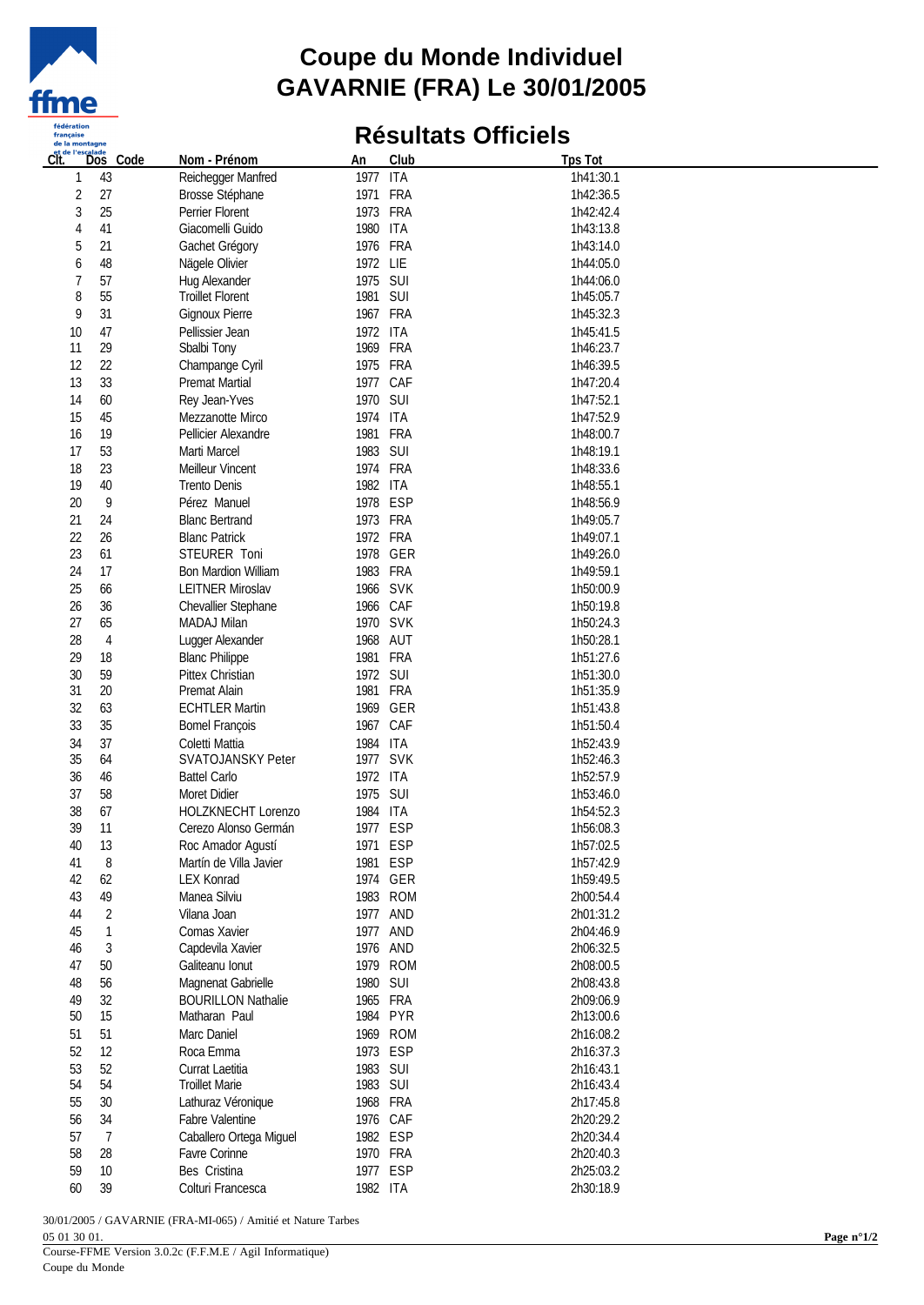| CIt.<br>Dos Code | Nom - Prénom          | An       | Club     | Tps Tot   |
|------------------|-----------------------|----------|----------|-----------|
| 68<br>61         | <b>SPULBER Dan</b>    |          | 1982 ROM | 2h31:32.7 |
| 62<br>5          | Oršulová Lucie        | 1975 CZE |          | 2h40:52.0 |
| 14<br>63         | Goemare Jean Baptiste |          | 1984 PYR | 2h51:06.5 |
| -16<br>64        | Ringeval Céline       |          | 1982 PYR | 2h53:43.2 |
| <b>ABANDONS</b>  |                       |          |          |           |
| 38               | Spini Davide          | 1983 ITA |          | Abd       |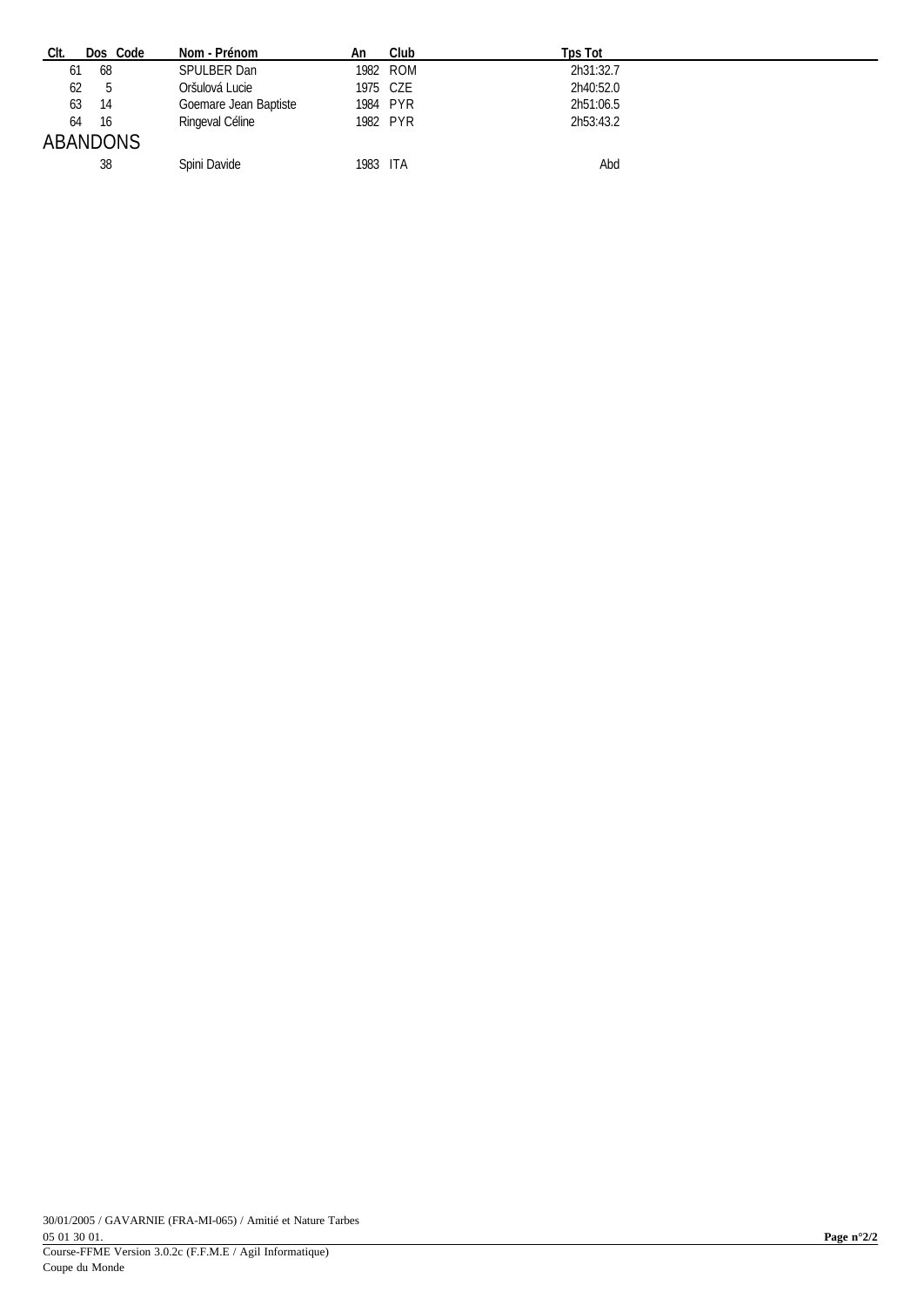## **Coupe du Monde Individuel GAVARNIE (FRA) Le 30/01/2005**

## Résultats par Catégorie

| <b>CIstC</b>            | Clt        | Tps                    |                  | Péna Tps Tot | Nom - Prénom                                              |                                |    | Nat Dos Info M1      |
|-------------------------|------------|------------------------|------------------|--------------|-----------------------------------------------------------|--------------------------------|----|----------------------|
|                         |            | Sexe=F, Categ=ESPOIR   |                  |              |                                                           |                                |    |                      |
| 1                       | 53         | 2h16:43.1              | $00\,$           |              | 2h16:43.1 Currat Laetitia                                 | <b>SUI 52</b>                  |    |                      |
| 2                       | 54         | 2h16:43.4              | $00\,$           |              | 2h16:43.4 Troillet Marie                                  | <b>SUI 54</b>                  |    |                      |
| 3                       | 60         | 2h30:18.9              | 00               |              | 2h30:18.9 Colturi Francesca                               | ITA 39                         |    |                      |
| 4                       | 64         | 2h53:43.2              | 00               |              | 2h53:43.2 Ringeval Céline                                 | <b>FRA 16</b>                  |    |                      |
|                         |            | Sexe=F, Categ=SENIOR   |                  |              |                                                           |                                |    |                      |
| 1                       | 48         | 2h08:43.8              | 00               |              | 2h08:43.8 Magnenat Gabrielle                              | SUI 56                         |    |                      |
| $\overline{\mathbf{c}}$ | 49         | 2h09:06.9              | $00\,$           |              | 2h09:06.9 BOURILLON Nathalie                              | <b>FRA 32</b>                  |    |                      |
| 3                       | 52         | 2h16:37.3              | 00               |              | 2h16:37.3 Roca Emma                                       | ESP 12                         |    |                      |
| $\overline{\mathbf{4}}$ | 55         | 2h17:45.8              | 00               |              | 2h17:45.8 Lathuraz Véronique                              | <b>FRA 30</b>                  |    |                      |
| 5                       | 56         | 2h20:29.2              | $00\,$           |              | 2h20:29.2 Fabre Valentine                                 | <b>FRA 34</b>                  |    |                      |
| 6                       | 58         | 2h15:40.3              | 05               |              | 2h20:40.3 Favre Corinne                                   | <b>FRA 28</b>                  |    | assitance peaux      |
| 7<br>8                  | 59         | 2h25:03.2              | 00               |              | 2h25:03.2 Bes Cristina                                    | ESP 10                         |    |                      |
|                         | 62         | 2h40:52.0              | 00               |              | 2h40:52.0 Oršulová Lucie                                  | CZE 5                          |    |                      |
|                         |            | Sexe=M, Categ=ESPOIR   |                  |              |                                                           |                                |    |                      |
| 1                       | 17         | 1h48:19.1              | $00\,$           |              | 1h48:19.1 Marti Marcel                                    | SUI 53                         |    |                      |
| $\sqrt{2}$              | 19         | 1h48:55.1              | 00               |              | 1h48:55.1 Trento Denis                                    | ITA 40                         |    |                      |
| 3<br>4                  | 24<br>34   | 1h49:59.1<br>1h52:43.9 | 00<br>00         |              | 1h49:59.1 Bon Mardion William<br>1h52:43.9 Coletti Mattia | <b>FRA 17</b><br><b>ITA 37</b> |    |                      |
| 5                       | 38         | 1h54:52.3              | 00               |              | 1h54:52.3 HOLZKNECHT Lorenzo ITA 67                       |                                |    |                      |
| 6                       | 43         | 2h00:54.4              | 00               |              | 2h00:54.4 Manea Silviu                                    | <b>ROM 49</b>                  |    |                      |
| 7                       | 50         | 2h13:00.6              | 00               |              | 2h13:00.6 Matharan Paul                                   | <b>FRA 15</b>                  |    |                      |
| 8                       | 57         | 2h20:34.4              | 00               |              | 2h20:34.4 Caballero Ortega Miguel ESP 7                   |                                |    |                      |
| 9                       | 61         | 2h31:32.7              | 00               |              | 2h31:32.7 SPULBER Dan                                     | <b>ROM 68</b>                  |    |                      |
| 10                      | 63         | 2h51:06.5              | $00\,$           |              | 2h51:06.5 Goemare Jean Baptiste FRA 14                    |                                |    |                      |
|                         |            | Abd                    | $00\,$           |              | Abd Spini Davide                                          | ITA 38                         |    |                      |
|                         |            | Sexe=M, Categ=SENIOR   |                  |              |                                                           |                                |    |                      |
| 1                       | 1          | 1h41:30.1              | 00               |              | 1h41:30.1 Reichegger Manfred                              | ITA 43                         |    |                      |
| $\overline{\mathbf{c}}$ | $\sqrt{2}$ | 1h42:36.5              | 00               |              | 1h42:36.5 Brosse Stéphane                                 | <b>FRA 27</b>                  |    |                      |
| 3                       | 3          | 1h42:42.4              | 00               |              | 1h42:42.4 Perrier Florent                                 | <b>FRA 25</b>                  |    |                      |
| 4                       | 4          | 1h43:13.8              | 00               |              | 1h43:13.8 Giacomelli Guido                                | ITA 41                         |    |                      |
| 5                       | 5          | 1h43:14.0              | $00\,$           |              | 1h43:14.0 Gachet Grégory                                  | <b>FRA 21</b>                  |    |                      |
| 6<br>7                  | 6          | 1h44:05.0              | 00               |              | 1h44:05.0 Nägele Olivier                                  | LIE                            | 48 |                      |
| 8                       | 7<br>8     | 1h44:06.0<br>1h45:05.7 | $00\,$<br>00     |              | 1h44:06.0 Hug Alexander<br>1h45:05.7 Troillet Florent     | <b>SUI 57</b><br><b>SUI 55</b> |    |                      |
| 9                       | 9          | 1h45:32.3              | 00               |              | 1h45:32.3 Gignoux Pierre                                  | <b>FRA 31</b>                  |    |                      |
| 10                      | 10         | 1h45:41.5              | $00\,$           |              | 1h45:41.5 Pellissier Jean                                 | ITA 47                         |    |                      |
| 11                      | 11         | 1h46:23.7              | 00               |              | 1h46:23.7 Sbalbi Tony                                     | <b>FRA 29</b>                  |    |                      |
| 12                      | 12         | 1h46:39.5              | 00               |              | 1h46:39.5 Champange Cyril                                 | <b>FRA 22</b>                  |    |                      |
| 13                      | 13         | 1h47:20.4              | $00\,$           |              | 1h47:20.4 Premat Martial                                  | <b>FRA 33</b>                  |    |                      |
| 14                      | 14         | 1h47:52.1              | $00\,$           |              | 1h47:52.1 Rey Jean-Yves                                   | <b>SUI 60</b>                  |    |                      |
| 15                      | 15         | 1h44:52.9              | 03               |              | 1h47:52.9 Mezzanotte Mirco                                | <b>ITA 45</b>                  |    | manque coupe vent ba |
| 16                      | 16<br>18   | 1h48:00.7              | $00\,$<br>$00\,$ |              | 1h48:00.7 Pellicier Alexandre                             | <b>FRA 19</b>                  |    |                      |
| 17<br>18                | 20         | 1h48:33.6<br>1h48:56.9 | 00               |              | 1h48:33.6 Meilleur Vincent<br>1h48:56.9 Pérez Manuel      | <b>FRA 23</b><br>ESP 9         |    |                      |
| 19                      | 21         | 1h49:05.7              | 00               |              | 1h49:05.7 Blanc Bertrand                                  | <b>FRA 24</b>                  |    |                      |
| 20                      | 22         | 1h49:07.1              | 00               |              | 1h49:07.1 Blanc Patrick                                   | <b>FRA 26</b>                  |    |                      |
| 21                      | 23         | 1h49:26.0              | 00               |              | 1h49:26.0 STEURER Toni                                    | <b>GER 61</b>                  |    |                      |
| 22                      | 25         | 1h50:00.9              | 00               |              | 1h50:00.9 LEITNER Miroslav                                | <b>SVK 66</b>                  |    |                      |
| 23                      | 26         | 1h50:19.8              | $00\,$           |              | 1h50:19.8 Chevallier Stephane                             | <b>FRA 36</b>                  |    |                      |
| 24                      | 27         | 1h50:24.3              | $00\,$           |              | 1h50:24.3 MADAJ Milan                                     | SVK 65                         |    |                      |
| 25                      | 28         | 1h50:28.1              | 00               |              | 1h50:28.1 Lugger Alexander                                | AUT 4                          |    |                      |
| 26                      | 29         | 1h51:27.6              | 00               |              | 1h51:27.6 Blanc Philippe                                  | <b>FRA 18</b>                  |    |                      |
| 27<br>28                | 30<br>31   | 1h51:30.0<br>1h51:35.9 | 00<br>00         |              | 1h51:30.0 Pittex Christian<br>1h51:35.9 Premat Alain      | <b>SUI 59</b><br><b>FRA 20</b> |    |                      |
| 29                      | 32         | 1h51:43.8              | 00               |              | 1h51:43.8 ECHTLER Martin                                  | <b>GER 63</b>                  |    |                      |
| 30                      | 33         | 1h51:50.4              | $00\,$           |              | 1h51:50.4 Bomel François                                  | <b>FRA 35</b>                  |    |                      |
| 31                      | 35         | 1h52:46.3              | 00               |              | 1h52:46.3 SVATOJANSKY Peter                               | <b>SVK 64</b>                  |    |                      |

30/01/2005 / GAVARNIE (FRA-MI-065) / Amitié et Nature Tarbes 05 01 30 01.